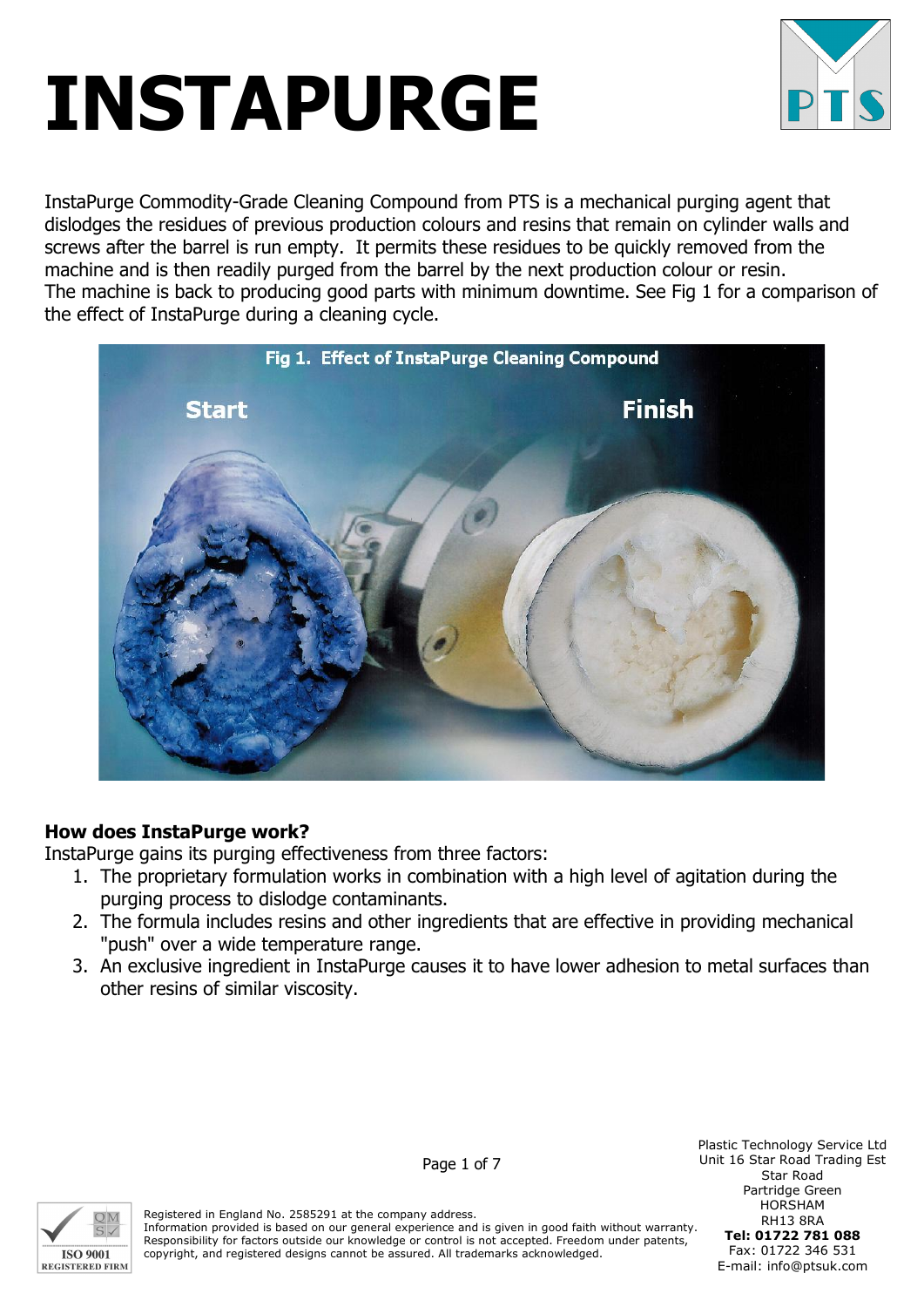## Where can I use InstaPurge?

PTS recommends InstaPurge for use in conventional reciprocating screw injection moulding systems. It may also be used in conventional screw-type extruders and is available in filled and unfilled forms. The product is intended for use with thermoplastic resins processed between 175–330°C, a range that includes all commodity resins and many engineering materials.

### What can InstaPurge do for me?

InstaPurge cleans processing equipment thoroughly, providing quick, trouble-free changeovers that allow moulding shops to operate at peak efficiency. Here's how:

- 1. Pelletised InstaPurge handles and feeds easily, like production material.
- 2. No mixing  $=$  No mess.
- 3. InstaPurge is stiff enough to displace production resins effectively at normal operating temperatures.
- 4. No waiting around for temperatures to come up.
- 5. InstaPurge does its job in a straightforward way. No complicated multi-step procedures; no soak period required.
- 6. When the job is done, all residues of InstaPurge are flushed from the system quickly by the following production resins.
- 7. Thanks to its unique formulation, the compound doesn't adhere to the screw and barrel walls.

#### What kinds of purging compounds are available and what kind of purging compound should we use?

There are two classes of purging compound available – "High-Performance" and "Commodity-Grade". High-performance products (such as SuperNova Chemical Purging Compound from PTS) are intended for use in difficult purging situations. These involve very challenging materials like PEEK, fluoropolymers or Ultem, or very large and complex equipment including hot-runner installations and many extrusion or blow moulding systems.

In contrast, commodity-grade products (such as InstaPurge Cleaning Compound from PTS) are useful across a very broad range of common purging situations. They are effective with commodity resins like PE, PP, styrene and PVC as well as first-generation engineering resins like ABS, Nylon, acetal and even polycarbonate. These products are most appropriate for use in injection moulding systems (including many equipped with hot-runner) and in some simple extrusion systems.

High-performance purging compounds provide the maximum in purging effectiveness, but are more expensive and tend to be somewhat more difficult to use. Commodity-grade purging compounds provide ample purging effectiveness for most situations and are economical and easy to use. You should choose the class of purging product best suited to the materials and equipment that you work with. Remember  $-\frac{d}{d}$  *don't pay for more purging performance than you need!*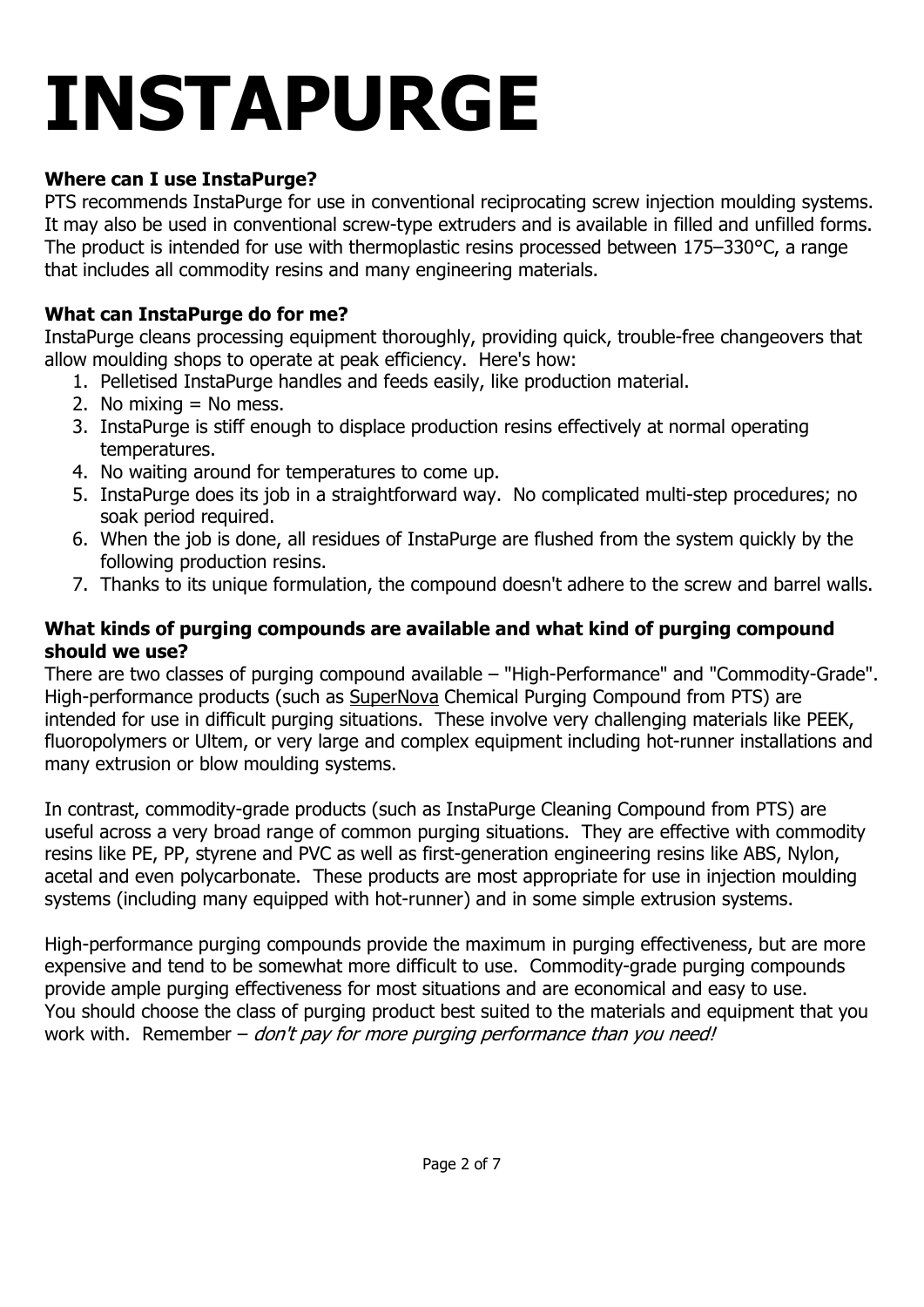## How do we decide what InstaPurge grade is right for us?

InstaPurge is supplied in two grades – Unfilled and Filled. The Filled grade contains a chopped glass fibre material that provides additional "scrubbing" effectiveness for difficult purges.

Here are a few cases where you should **NOT** use the Filled grade:

- In hot runner systems.
- In extrusion systems *unless* the die and any screens or filters are removed.
- In systems that have internal flow passages of less than 1.0 mm.
- In cases where the follow-on resin is of low viscosity (such as flexible PVC or LDPE) and might have difficulty displacing residues of the filled purging compound.
- In any case where the added abrasiveness of the filler causes concern about wear on soft or polished metal finishes.

In these cases, only the *Unfilled* grade should be used. In other cases, either grade may be used.

### How much purging compound will we need to clean my system?

In most cases, between one and two barrel volumes of InstaPurge material will be needed to effectively purge the system. Start with one barrel volume and increase if necessary.

#### What's the bottom line?

In summary, if you are a plastics processor that does not work with "exotic" resins or operate very large or highly complex equipment then you probably do not need (and should not pay for) a "high performance" purging compound. You need a hard-working "commodity-grade" purging material – InstaPurge is that material. But don't just take our word for it! Free samples are available so you can prove it for yourself. InstaPurge Cleaning Compound is just what you need.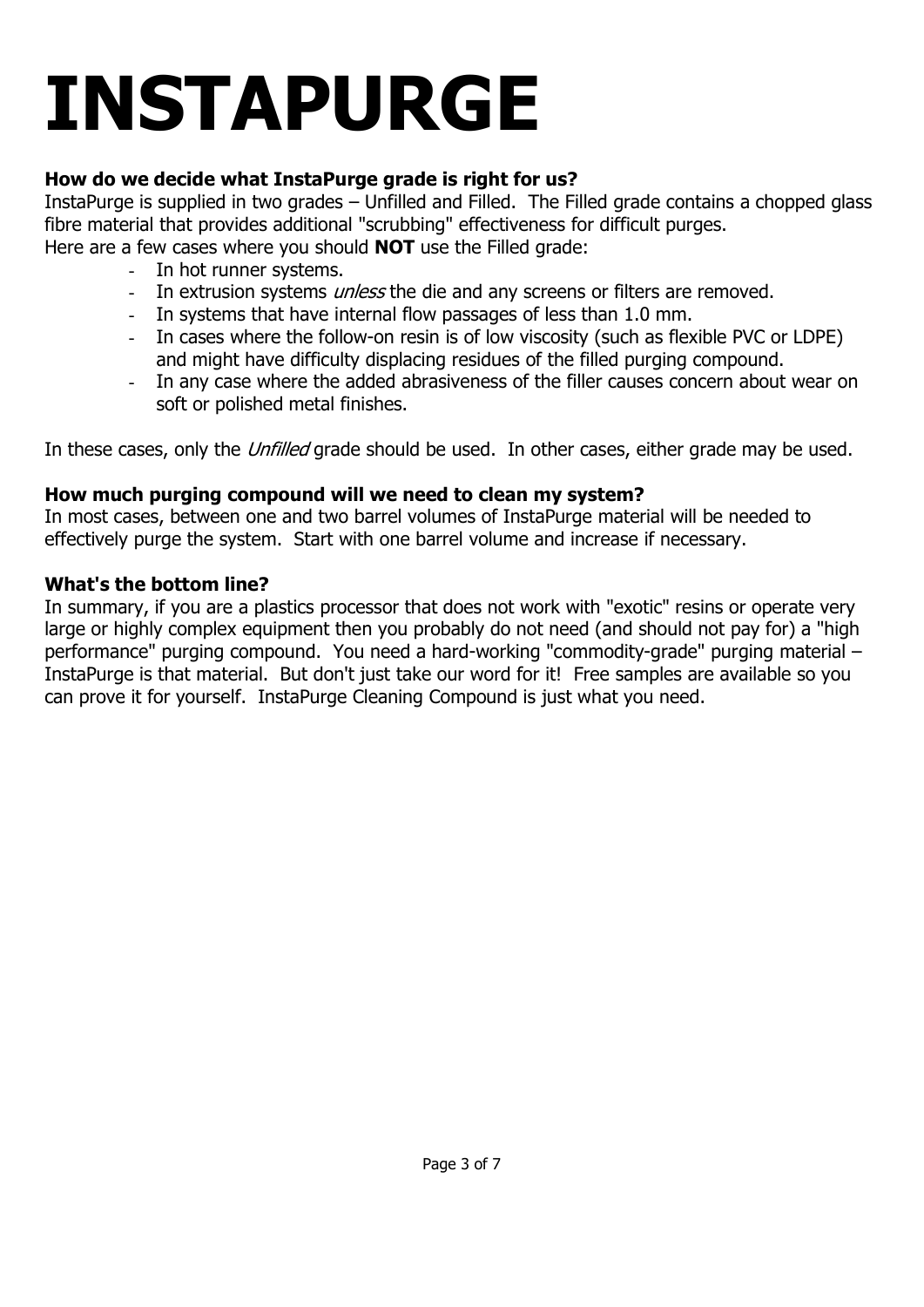## Instructions for use in Injection Moulding Equipment

InstaPurge Cleaning Compound from PTS is recommended for the following situations:

- Conventional reciprocating screw injection moulding systems. If equipped with hot runner systems, refer to the separate instructions on page 6.
- All thermoplastic processed at temperatures between 175–332°C. For elevated temperatures - see note 1

**1.** Verify that the temperature of each heating zone is at an appropriate level (at least  $175^{\circ}$ C) but not above  $330^{\circ}$ C – see note 1

2. Empty the machine of the production resin as thoroughly as possible; if backpressure and screw speed are adjustable you can use maximum backpressure and high screw speed to empty the barrel most effectively. Results may be enhanced by pre-flushing the machine with clean natural resin. If you choose to pre-flush – see note 2

**3.** Load the hopper with the required amount of InstaPurge Cleaning Compound. In a typical purging situation, about one to two barrel volumes of InstaPurge should be needed. More or less material may be required, depending on such things as the difficulty of the application and the condition of the equipment. Start with one barrel volume and adjust as conditions dictate.

4. Fill the barrel with InstaPurge Cleaning Compound by rotating the screw. For best results, keep reciprocating the screw forward and keep the backpressure at maximum. Use normal screw RPM until InstaPurge begins to emerge from the nozzle – then increase to maximum safe RPM.

5. Purge the system empty of InstaPurge when the material emerging from the nozzle is almost clean. Do this by dropping the backpressure (if raised) to normal level and performing high-velocity purge shots. If the machine was heavily contaminated and contamination is visible as the last of the InstaPurge empties from the machine, repeat steps 3 through 5. If nozzle of check-ring hang-up is suspected – see note 3

6. Run new production material through the system until all traces of InstaPurge are removed. Removal will be most thorough and efficient if maximum safe screw RPM are used. Then, begin normal production.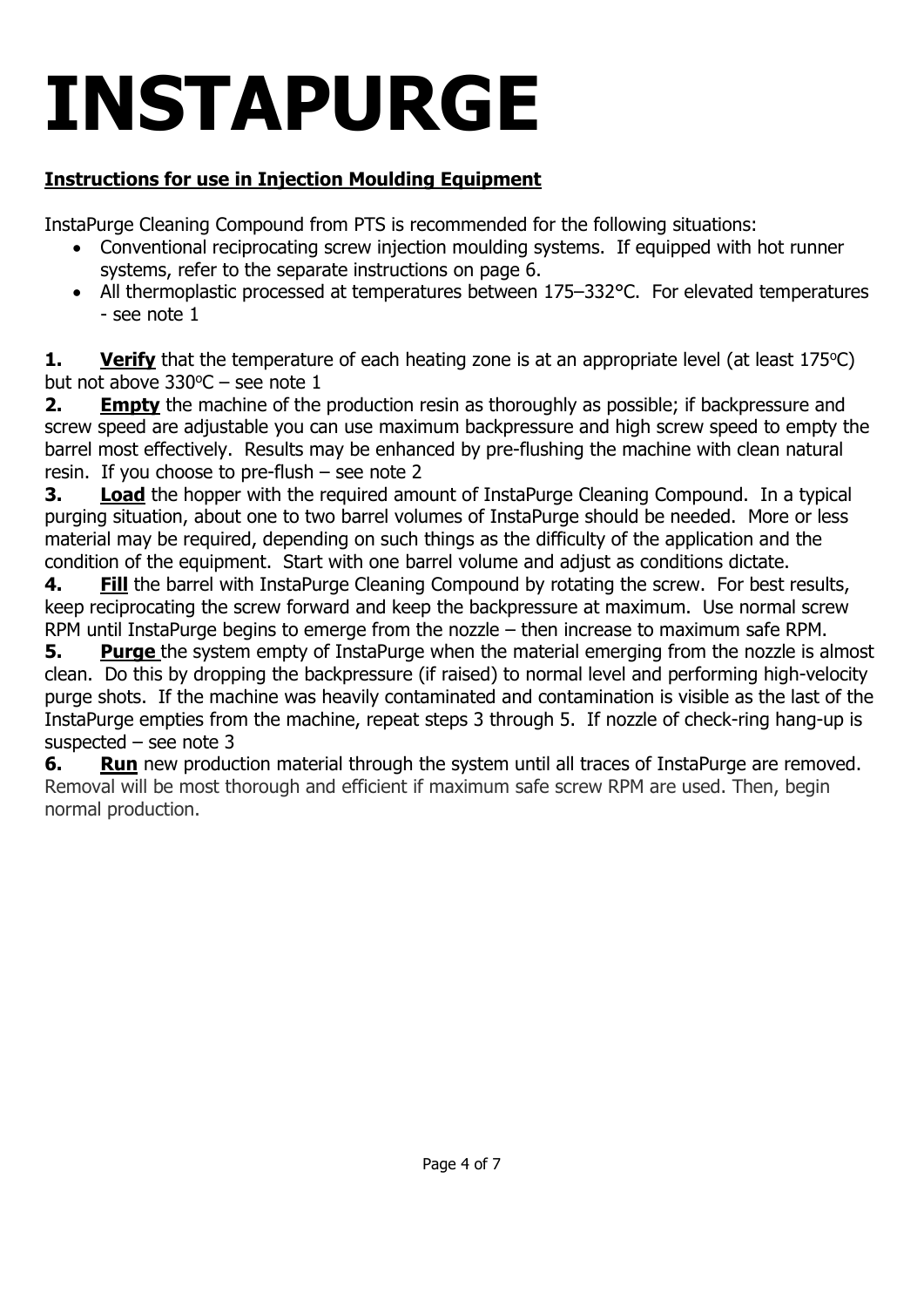## Instructions for use in Extrusion Equipment

InstaPurge Cleaning Compound is recommended for the following situations:

- Conventional screw-type extruders. If equipped with a vented barrel see note 7
- All thermoplastics processed at temperatures between 175-332°C. For elevated temperatures - see note 1

**1.** Verify that the temperature of each heating zone is at an appropriate lever (at least  $175^{\circ}$ C, but not above 330°C – see note 1). It may prove helpful to raise the temperature of the die and any downstream plumbing about 30°C above operating temperature *provided that this can be done* without exceeding temperature limitations of the equipment or the materials involved. Otherwise, leave heats at operating temperature.

**2.** Empty the machine of the production resin as thoroughly as possible. Ensure that the hopper and feed throat are free of all production resin. Results may be enhanced by pre-flushing the system with clean natural resin. If you choose to pre-flush – see note 2

**3.** Load the hopper with the required amount of InstaPurge. In a typical purging situation, about one to two barrel volumes of InstaPurge should be needed. More or less material may be required, depending on such things as the difficulty of the application and the condition of the equipment. Start with one barrel volume and adjust as conditions dictate.

4. Fill the system with InstaPurge by rotating the screw. Use normal screw RPM until InstaPurge begins to emerge from the die – then increase to maximum safe RPM.

5. Purge the system empty of InstaPurge. If the system was heavily contaminated and contamination is still apparent as the last of the InstaPurge empties from the system, repeat steps 3 through 5.

6. Run new production material through the system until all traces of InstaPurge are removed. Removal will be most thorough and efficient if maximum safe screw RPM are used. Then, begin normal production.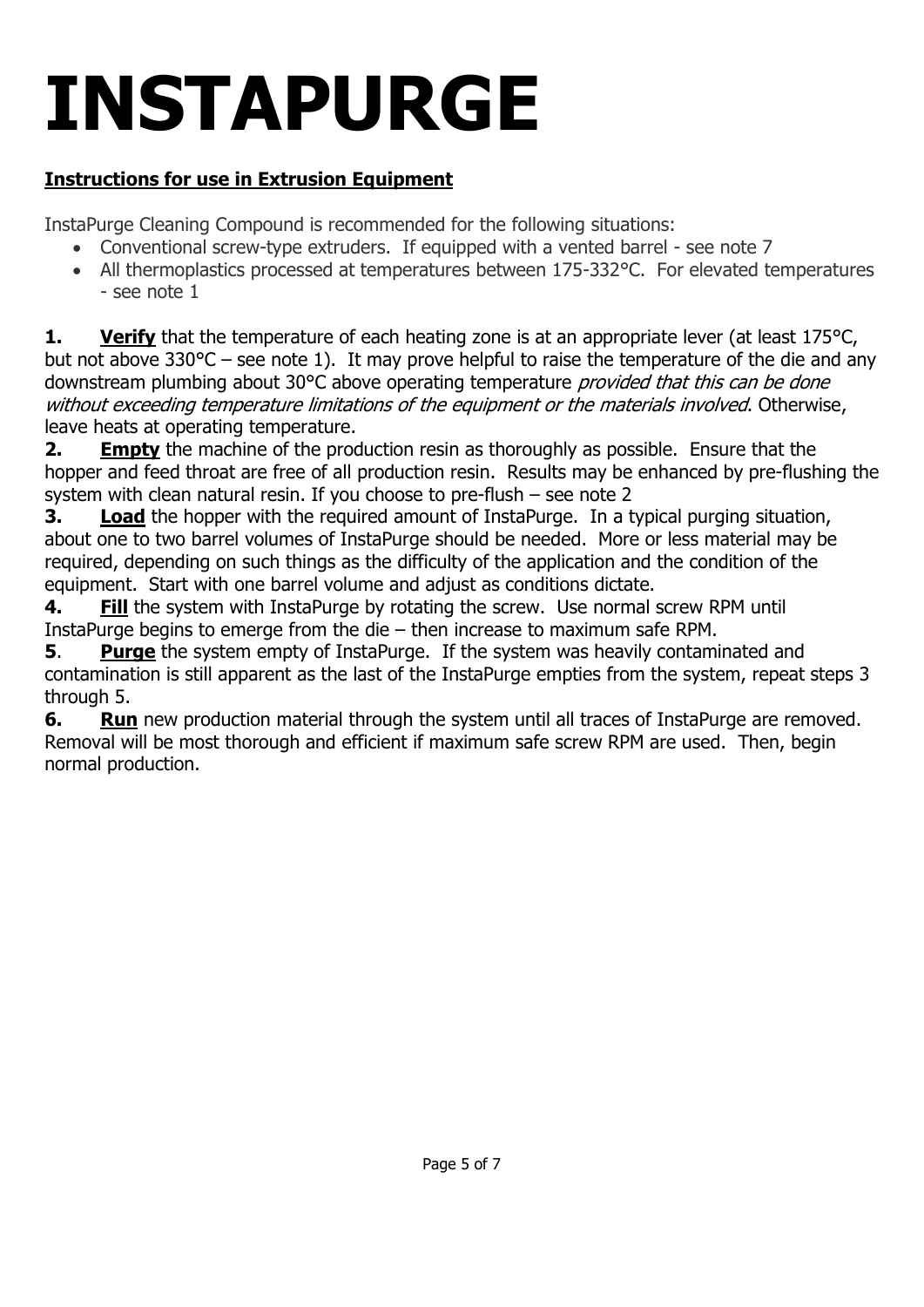## Instructions for use in Hot Runners

**1.** Empty the system of the production resin as thoroughly as possible. Results may be enhanced by pre-flushing the machine with clean natural resin. If you choose to pre-flush – see note 2. Retract the screw and barrel from the mould.

**2.** Raise the runner temperature 30 $\degree$ C to increase flow *provided this can be done without* exceeding temperature limitations of the equipment or the materials involved. Otherwise, leave at operating temperature.

3. Pre-Purge the screw and barrel (while retracted from the mould) using steps 3 through 5 of the basic instructions shown on page 4. Then move the screw and barrel back to the mould.

4. Load the hopper with the required amount of InstaPurge. Start with 1/2 of the barrel volume and adjust as conditions dictate.

**5.** Inject InstaPurge through the runner, ejecting the parts immediately (while warm). De-moulding of the purge material may be easier if a mould release is used and the shot size is reduced (see note 4 for an alternative method). Continue until InstaPurge parts are visually free from colour and/or carbon contamination. Then, inject parts until the system runs empty.

6. Purge the residual InstaPurge from the system by running the next production resin, moulding parts until no InstaPurge can be seen. Then restore any changed temperature settings and resume normal production.

### Additional Notes and Information

### Note 1 – Elevated Temperatures

It is recommended that you avoid subjecting InstaPurge to temperatures above 330°C. In this thermal environment some polymers used in InstaPurge may begin to decompose and release irritant vapours. This should not be an issue if exposure to temperatures near 330°C is brief (a few minutes). For regular use with materials processed above 332°C, contact PTS to discuss alternative products.

## Note 2 – Pre-Flushing

For some difficult changeovers, results may be enhanced by pre-flushing with clean natural resin before loading the cleaning compound. This will push most of the residual production resin out of the machine. If you choose to pre-flush, use resin as stiff as, or stiffer than the production resin that is being displaced and of a resin type similar to either the initial or succeeding production resin. Flush at least one full barrel volume of material – but no more than 4 barrel volumes – through the system.